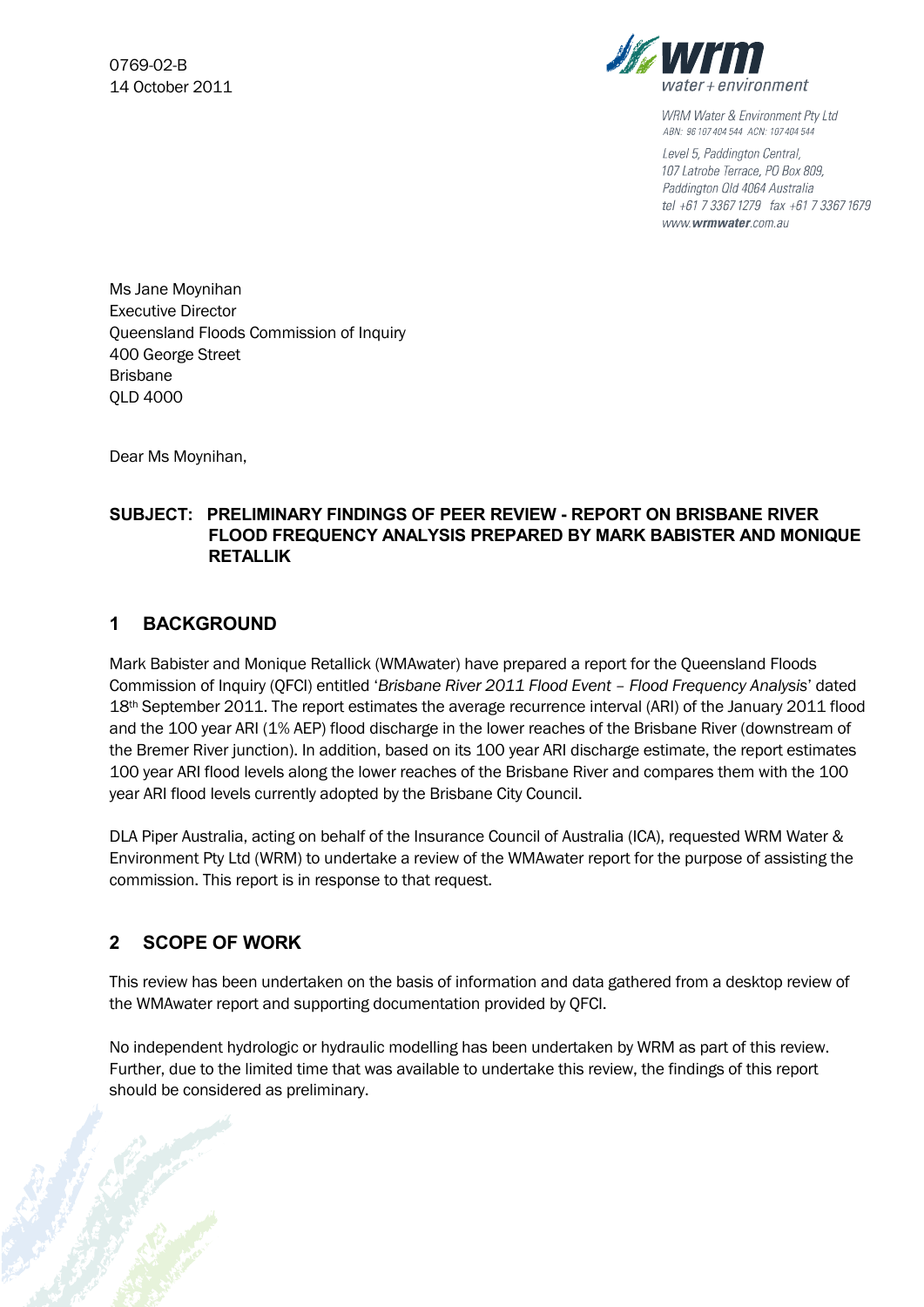

The WMAwater report provided to WRM does not address Bremer River flooding in the vicinity of Ipswich as required under the scope of work specified by QFCI. WMAwater has since prepared a supplementary report on the Bremer River flooding dated 12<sup>th</sup> October 2011 but WMAwater's supplementary report has not been reviewed as part of this review by WRM due to time constraints.

# **3 GENERAL FINDINGS**

## **3.1 Methodology**

In my opinion, the analyses presented in the WMAwater report are not sufficiently rigorous to accurately estimate the ARI of the January 2011 flood or estimate the 100 year ARI flood discharges or levels in the lower reaches of the Brisbane River, especially for current (with Wivenhoe and Somerset dams) river conditions. It is possible that the limited time available for the study did not allow a rigorous investigation.

The methodology adopted for the pre-dam conditions flood frequency analyses (FFA) is generally acceptable (with some reservations) but the methodology adopted for the current post-dam conditions (with Wivenhoe and Somerset dams), in my view, is not satisfactory.

The key assumptions made, data used and data adjustments made in the FFA are not adequately explained or justified in the WMAwater report. Further, the level of detail presented on the FFA that has been undertaken and the results obtained from the FFA are inadequate to assess the validity of the results presented in the WMAwater report. In addition, the method used to correlate pre and post dams discharges at the Brisbane Port Office gauge is too simplistic and, in my view, should not be used.

The hydraulic model used to predict the 100 year ARI flood profile is acceptable but more accurate predictions could be made using a 2-Dimensional hydraulic model. There is insufficient information in the WMAwater report to assess whether the boundary conditions used in the hydraulic model to predict the 100 year ARI flood profile are acceptable.

## **3.2 Results Validation**

The FFA has focussed solely on data at the Brisbane Port Office gauge. Although the Port Office gauge has the longest historical record, there are considerable uncertainties associated with this data set and, as a consequence, the results obtained using this data are also uncertain. The WMAwater report identifies the key limitations, difficulties and uncertainties associated with the Port Office data set. However, it has made no attempt to minimise the impact of these limitations and uncertainties by cross-checking and correlating the validity of Port Office gauge data and results against data and results for other lower Brisbane River gauge sites with long data records such as Mt Crosby, Moggill and Savages Crossing. Regional flood frequency analyses could have also been used to validate the results of the study. Sensitivity analyses to assess the impact of some of the uncertainties have not been undertaken.

The WMAwater study has undertaken a FFA of only the peak annual flood discharges in the Lower Brisbane River. A comprehensive FFA should also include an assessment of the peak annual flood event volumes particularly due to the flood storage affects of Wivenhoe and Somerset dams.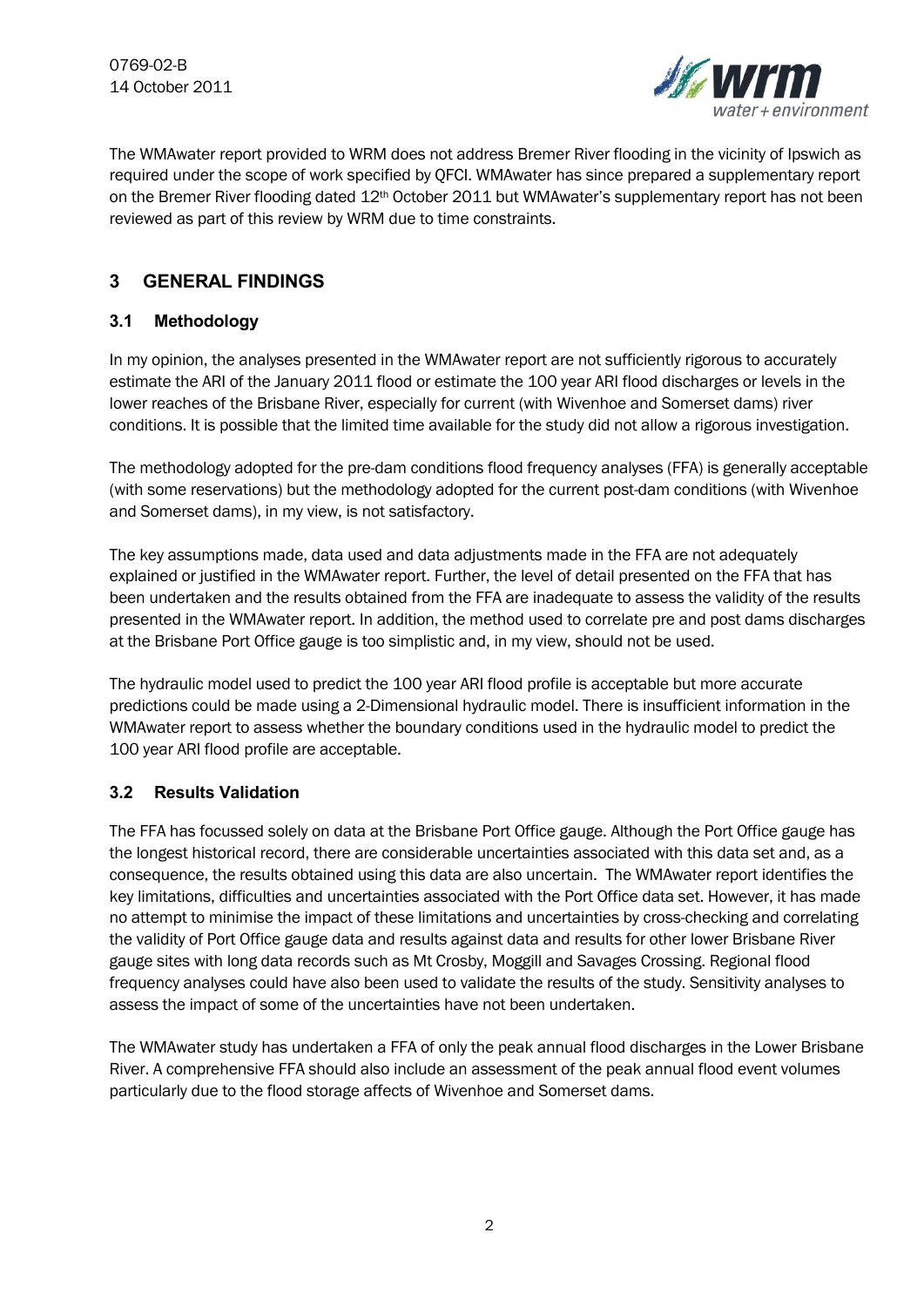

## **3.3 Inconsistencies and Potential Errors**

There are significant uncertainties in the FFA results presented in the WMAwater report, including potential errors in the 100 ARI discharge estimate. These are discussed in Section 4.

There are also some apparent inconsistencies in the estimation of the 100 year ARI flood profile. These are discussed in Section 5.

### **3.4 Other Factors**

The likely changes in the future to the Wivenhoe Dam and Somerset Dam operating rules may lower the 100 year ARI flood discharge in the lower Brisbane River. This potential impact may have to be considered when determining future 100 year ARI discharges and assessing the predicted 100 year ARI flood profiles.

# **4 FINDINGS ON FLOOD FREQUENCY ANALYSES AND RESULTS**

#### **4.1 General**

The WMAwater report provides only very limited results on the FFA analyses. No statistics are given to assess how well the data fits the two probability distributions used to derive flood ARI's. Further, no FFA plots are given for the analyses that exclude the January 2011 flood.

### **4.2 Adopted Data and Analyses**

In the FFA, the recorded peak flood levels for all pre-1917 floods, including the 1841 and 1893 floods, have been lowered by 1.52m to account for the effects of river dredging undertaken prior to 1917. Based on an assessment of continuous data from 1891 for the Port Office and Moggill gauges, SKM (1999) found that the 1841 and 1893 flood peaks at the Port Office were unaffected by river dredging and that the 1.52m adjustment should not be applied to large floods such as 1841 and 1893. The large floods generally have a significant influence on 100 year ARI estimates. The 1841 and 1893 floods were the largest and second largest floods on record. Hence, the FFA results, including the 100 year ARI flood discharge estimate, could potentially change significantly if the above adjustment to 1841 and 1893 recorded flood levels is removed from the analysis.

A new rating curve derived in the study (see Figure 8 of the WMAwater report) has been adopted for the Port Office gauge to convert recorded peak flood levels into peak discharges for use in the FFA. There are some uncertainties with this new rating curve. For example, the recorded peak flood level at the Port Office gauge for the January 2011 flood does not fit the derived rating curve. In addition, based on the shape of the January 2011 recorded water level hydrograph, the tidal influence appears to have affected flood levels at the Port Office gauge at least up to discharges of 9,500 m<sup>3</sup>/s (Seqwater, 2011). Tidal influences are not taken into account in the adopted rating curve.

It appears that the flood events greater than 2,000  $\rm m^3/s$  have been classified as large and the remainder as small for the purposes of the FFA. The basis/justification for the selection of this threshold value is not known. Given that tidal influences affect flood levels for much higher discharges the adoption of a 2,000 m3/s threshold appears unjustified. The adopted flood threshold has resulted in 141 out of 171 values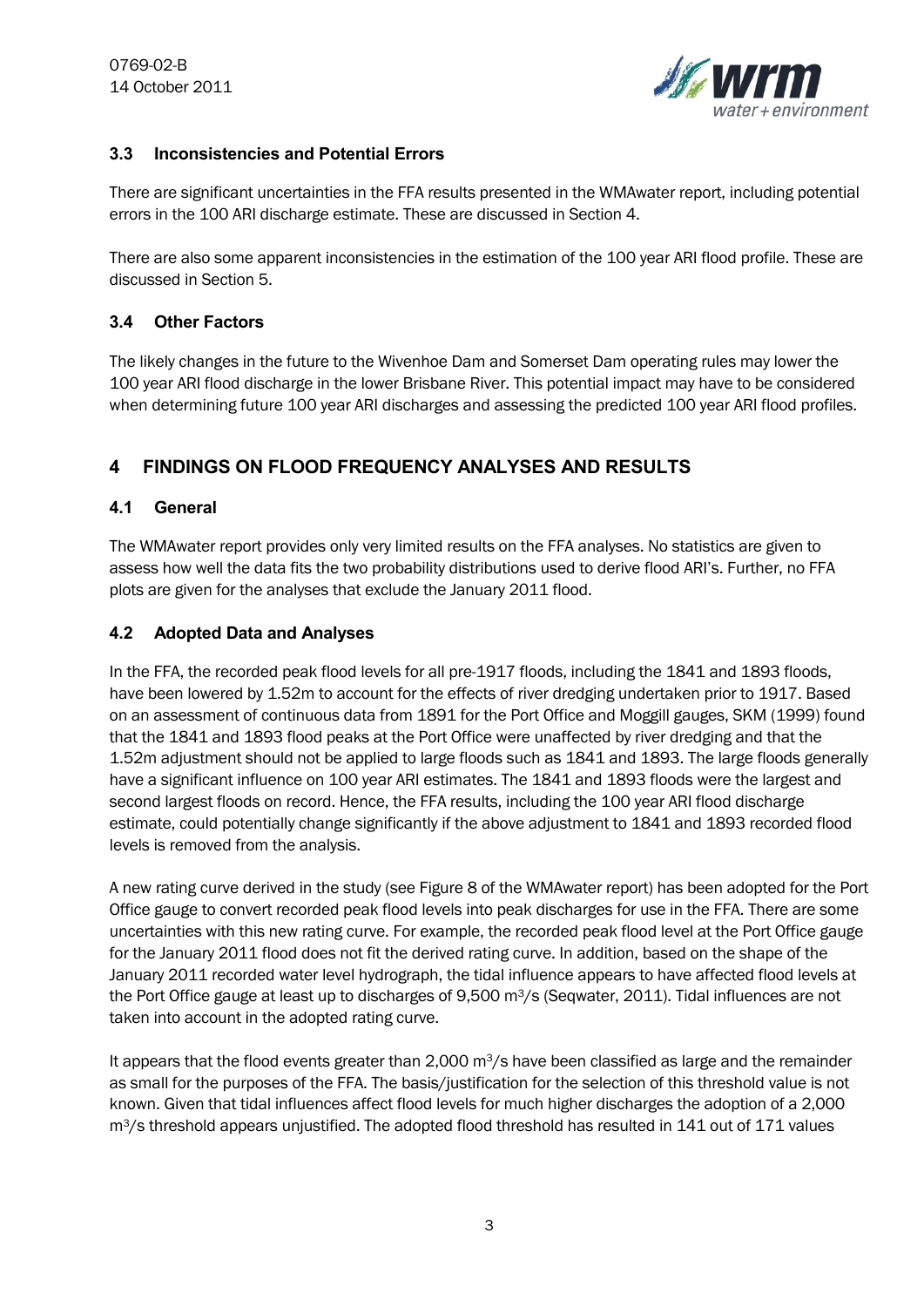

(82.5%) and 90 out of 102 values (88%) being 'censored' for the 171 year (1841-2011) and 102 year (1908-2011) data sets respectively. It is not clear what 'censored' means but it appears that these values have been omitted from the analysis. The recorded discharges at the upstream gauges should have been used to derive a discharge data set at the Port Office.

The February 1999 flood upstream of Wivenhoe and Somerset dams was larger than the 1974 flood (Seqwater, 2011). Based on data presented in Appendix B of the WMAwater report, it appears that the 1999 flood is not appropriately taken into account in the pre dams FFA.

### **4.3 Results**

The following is of note with respect to the results for pre-dams conditions:

- The WMAwater report concludes that the 100 year ARI flood discharge at the Port Office  $\bullet$ estimated from the FFA is not sensitive to whether the January 2011 event is included or not. There is insufficient information in the WMAwater report to justify this finding.
- There is consistency in the pre-dam GEV distribution results for the two data periods analysed and for the two cases with and without the inclusion of the January 2011 flood. The results for the LP3 distribution for the shorter data set with and without the inclusion of the January 2011 flood are also consistent. However, the LP3 results for the longer data set with and without the inclusion of the January 2011 flood are not consistent. The reasons for this inconsistency are not discussed in the WMAwater report.
- The January 2011 flood ARI at the Port Office gauge for pre-dam conditions has been estimated  $\bullet$ to be 100 years. The estimated January 2011 peak flood discharge at the Port Office gauge for pre-dam conditions is  $12,400$  m<sup>3</sup>/s. This finding is within an acceptable range for the data used in the analyses. However, based on the apparent better fit of the data for the LP3 distribution results, the ARI of the January flood for pre-dam conditions should be somewhat less than 100 years. It is also noted that if no river dredging adjustment had been applied to the 1841 and 1893 data the results may change significantly. These issues highlight the uncertainties associated with the results presented in the WMAwater report.
- The ARI's estimated from the FFA results are significantly higher than the likely probabilities estimated from plotting positions (see Table 9 of the WMAwater report). The reason for this is not discussed in the WMAwater report.

The following is of note with respect to the results for current (with-dams) conditions:

- It appears that no FFA has been undertaken for the current river conditions (with Wivenhoe and Somerset dams). Yet, an ARI for the January 2011 flood and a 100 year ARI discharge have been estimated for current river conditions. The basis for these estimates or justification for the adopted values is not adequately discussed in the WMAwater report.
- There is a heavy reliance on the accuracy of Figure 3 of the WMAwater report to explain and justify some of the study results and findings. Yet, there is no explanation about the data used to produce this figure and how the '*pre to post dam estimation line'* has been developed. There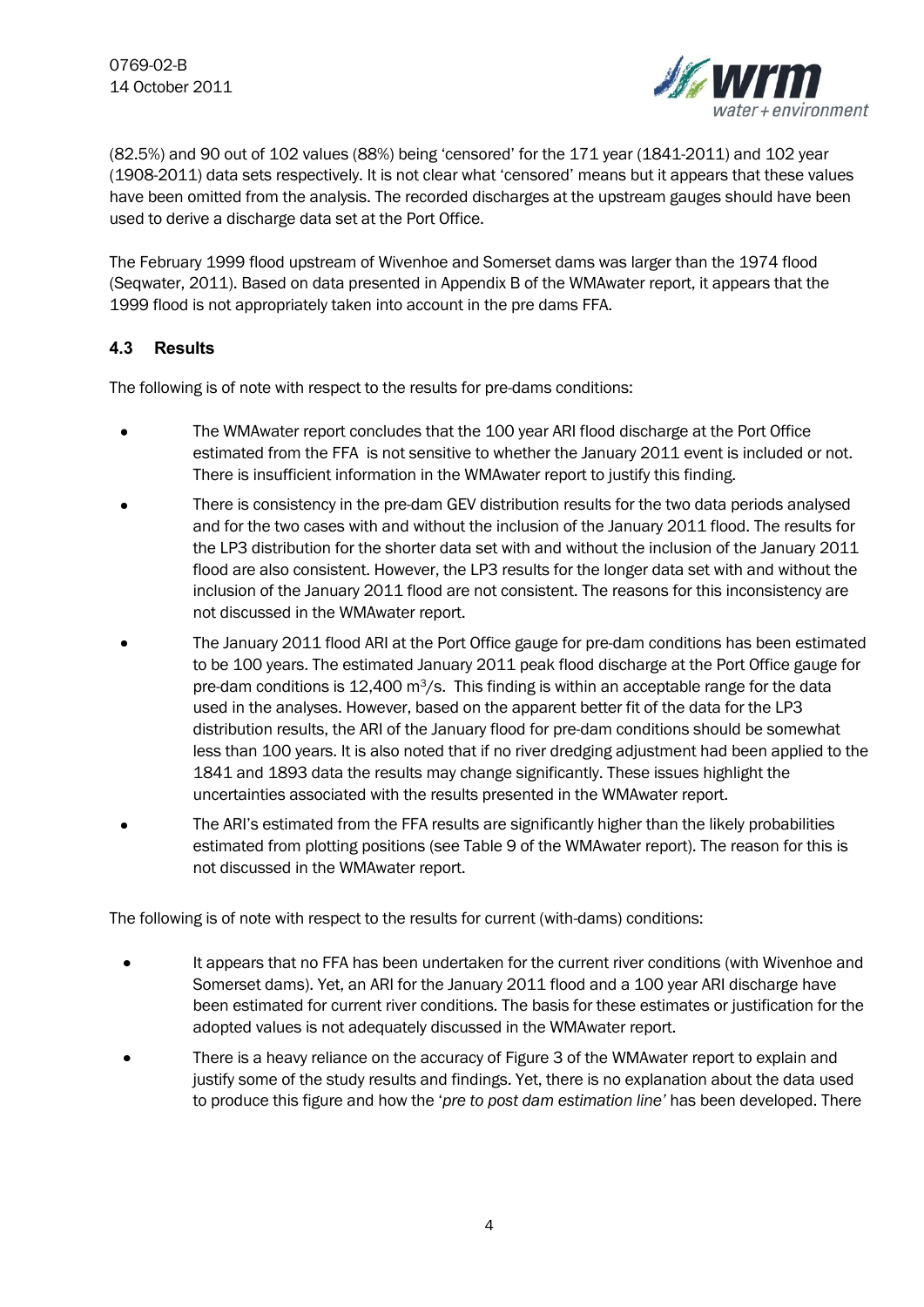

are several reasons why the inferences made from Figure 3 may be inaccurate and may significantly overestimate post-dams peak discharge at the Port Office, including:

- The 1893 flood 'post-dam' discharge at the Port Office gauge is smaller than the equivalent 2011 discharge, although the 1893 'pre-dam' discharge is much larger than the equivalent 2011 discharge. The reason for this apparent inconsistency is not explained in the WMAwater report.
- The January 2011 flood had two peaks with the first flood peak inflow to the Wivenhoe and Somerset dams of the order of 12,000 m<sup>3</sup>/s, whereas the corresponding peak discharge at the Port Office gauge for the first flood was only of the order of 2,000 m<sup>3</sup>/s, a more than 80% reduction. This reduction in peak discharge at the Port office for the first flood event is not represented in Figure 3.
- The February 1999 flood was larger than the 1974 flood in the upper Brisbane River, but its impact on Brisbane was insignificant because this flood was fully mitigated by the dams (Seqwater, 2011). The peak flood level at the Port Office gauge was less than 1.7m AHD. The 1999 flood event is not represented in Figure 3.
- It is not clear how the ARI of the January 2011 flood or the 100 year ARI flood discharge for current (with dams) river conditions have been determined. The WMAwater report provides no analyses or justification for its results and findings on this issue. Further, the 100 year ARI peak flood discharge adopted for the lower Brisbane River for the current river conditions is not consistent with equivalent results for pre-dam conditions for the following reason. The WMAwater report has determined that the ARI of the January 2011 flood under current river conditions is 120 years. However, it has adopted a 100 year ARI flood discharge for the lower reaches of the river of 9,500  $\text{m}^3$ /s, which is the same as the magnitude of the estimated January 2011 peak flood discharge at the Port Office gauge. The 100 year ARI discharge should be lower than the 120 year ARI discharge.

# **5 FINDINGS ON PREDICTED 100 YEAR ARI FLOOD PROFILE**

It appears that there is an inconsistency in the predicted 100 year ARI flood profile. The adopted peak discharge for the January 2011 flood and the 100 year ARI flood (9,500 m<sup>3</sup>/s) are identical. However, there is a significant difference in the predicted flood profiles for these two floods (see Figure 13 of the WMAwater report). The reason for this difference is not known and has not been explained in the WMAwater report.

The WMAwater report does not provide any details on the inflow boundary conditions (discharge hydrographs) or the downstream boundary condition (tide level) adopted to predict the 100 year ARI flood profile. Based on Figure 13 of the WMAwater report, it appears that the same downstream boundary condition has been adopted for both January 2011 and 100 year ARI Mike-11 model runs. If this is the case, the adopted downstream boundary condition may not be appropriate to predict the 100 year ARI flood profile.